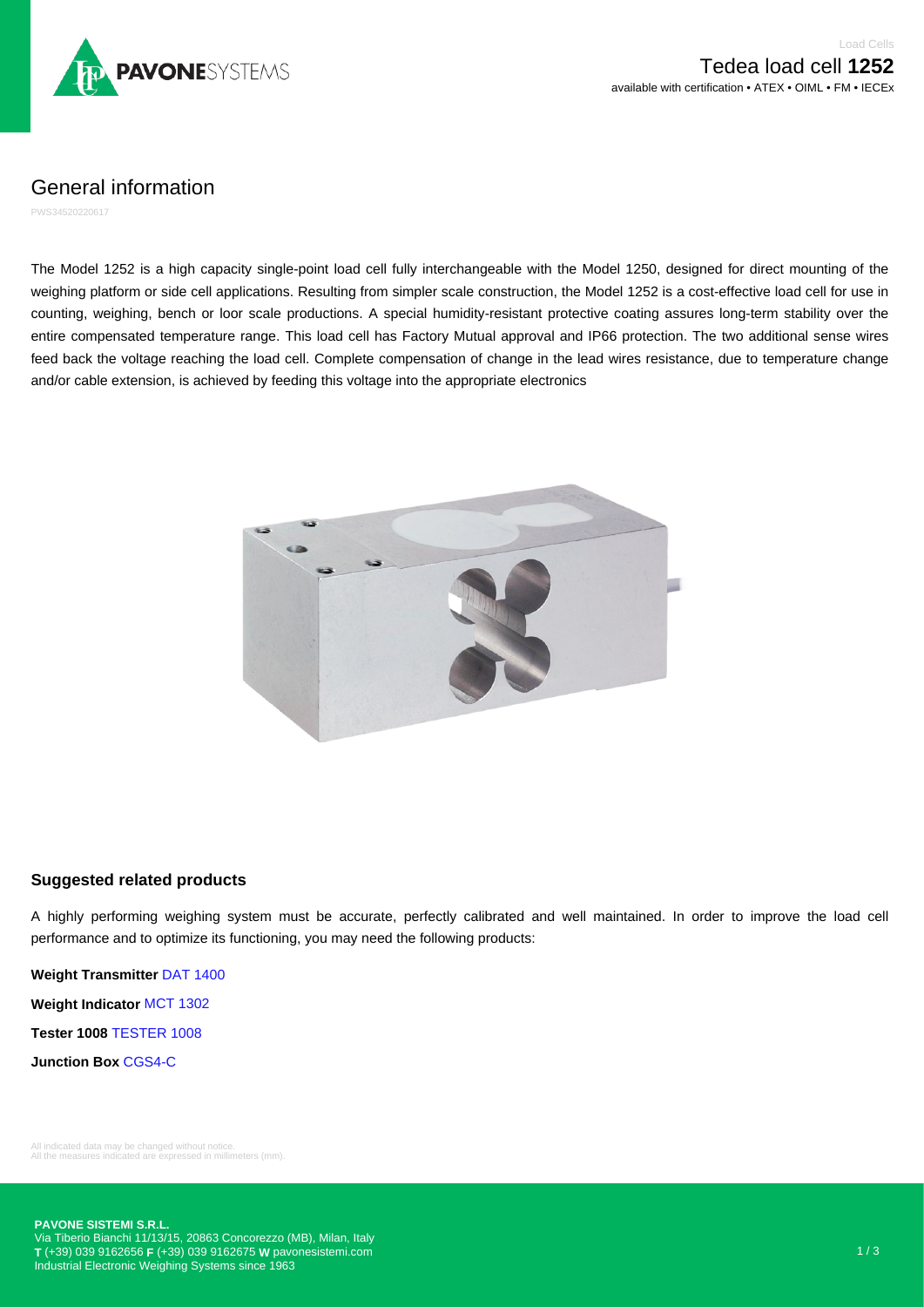

## Technical specifications

PWS34520220617

| Rated Load (RL):                    | 75, 100, 150, 200, 300, 500, 635 kg            |
|-------------------------------------|------------------------------------------------|
| Ultimate overload:                  | 300 % RL                                       |
| <b>Material:</b>                    | Plated (anodized) aluminium                    |
| Degree of protection:               | IP <sub>65</sub>                               |
| <b>Accuracy class:</b>              | C <sub>3</sub>                                 |
| <b>Compensated Temperature:</b>     | $-10 \div +40$ °C                              |
| Temperature range:                  | $-30 \div +70$ °C                              |
| Temperature effect on zero balance: | ±0.010 % (Non Approved); ±0.004 % (C3) RO/°C   |
| Temperature effect on output:       | ±0.0030 % (Non Approved); ±0.0010 % (C3) RO/°C |
| Rated output RO:                    | $2$ mV/V                                       |
| Zero balance:                       | $±0.20$ mV/V                                   |
| <b>Insulation resistance:</b>       | > 2000 MOhm                                    |
| Input impedance:                    | 415±15 Ohm                                     |
| Maximum input voltage:              | 15 Vdc or Vac rms                              |
| Nominal input voltage:              | 10 Vdc or Vac rms                              |
| <b>Cable Lenght:</b>                | 3 <sub>m</sub>                                 |
| Load plan:                          | 600x600                                        |
| Output impedance:                   | 350±3 Ohm                                      |

All indicated data may be changed without notice. All the measures indicated are expressed in millimeters (mm).

**PAVONE SISTEMI S.R.L.**